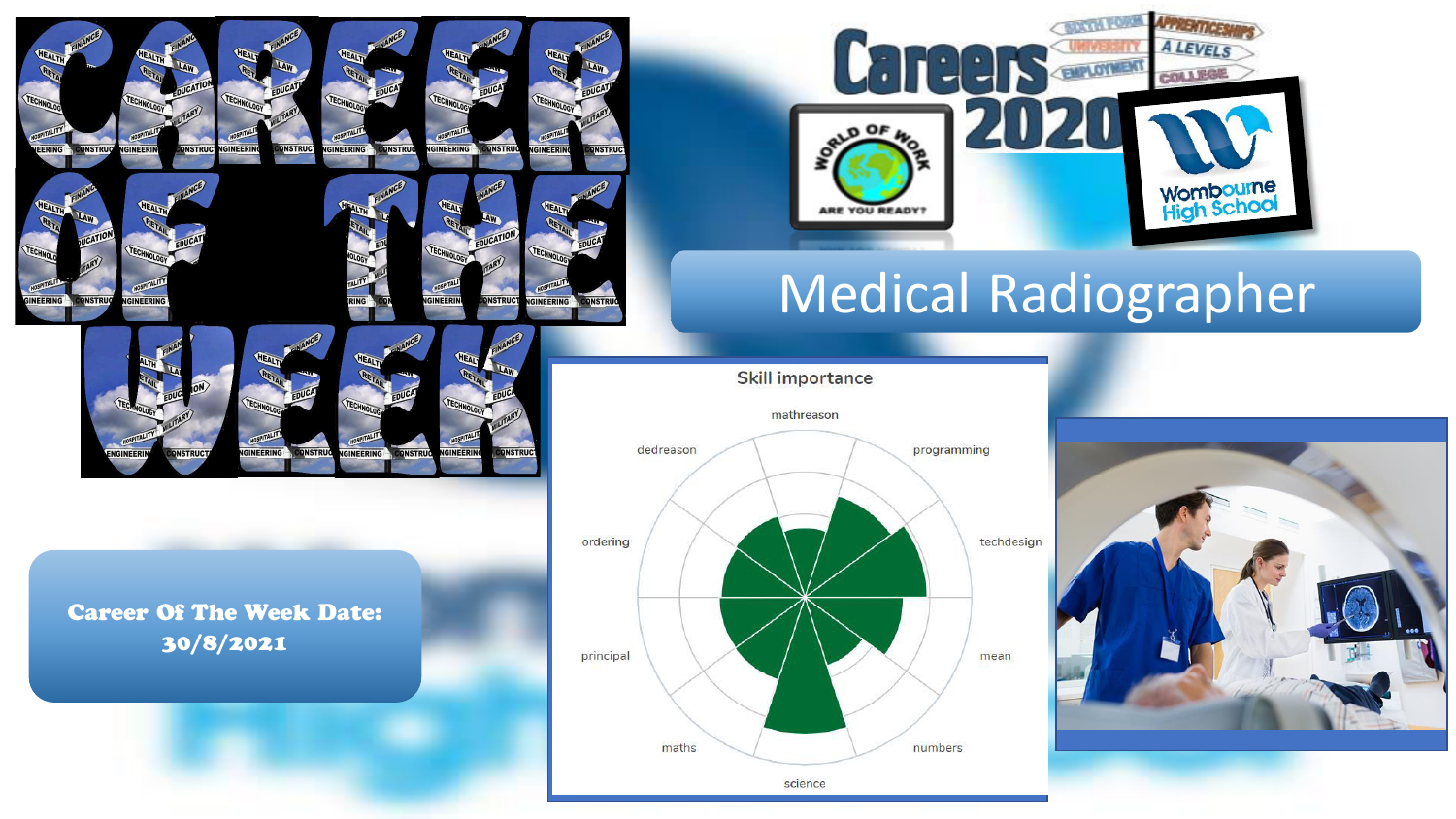

# Medical Radiographer



# £37,440 average salary

### The UK average salary is £28,758

### 37 Insert avg salary, weekly hours and male/female workforce workforce with interesting the stories of the stories of the stories of the stories of the stories o

There are 37.5 hours in the average working week

## 25% male 75% female

The UK workforce is 47% female and 53% male

### **Job Description**

Medical (diagnostic) radiographers operate x-ray machines, ultrasound, magnetic resonance imaging and other imaging devices for diagnostic and therapeutic purposes, assist in the diagnosis of injuries and diseases and are involved in intervention procedures such as the removal of kidney stones. They operate under the supervision of senior staff. Therapeutic radiographers specialise in the planning and administration of radiotherapy treatment for patients with cancer.

### **Qualifications**

Entrants for medical radiography possess a degree in radiography recognised by the Health Professions Council (HPC). Those with a relevant first degree may qualify by completing a preregistration postgraduate diploma or a Masters qualification. Post-qualifying courses are available for specialist areas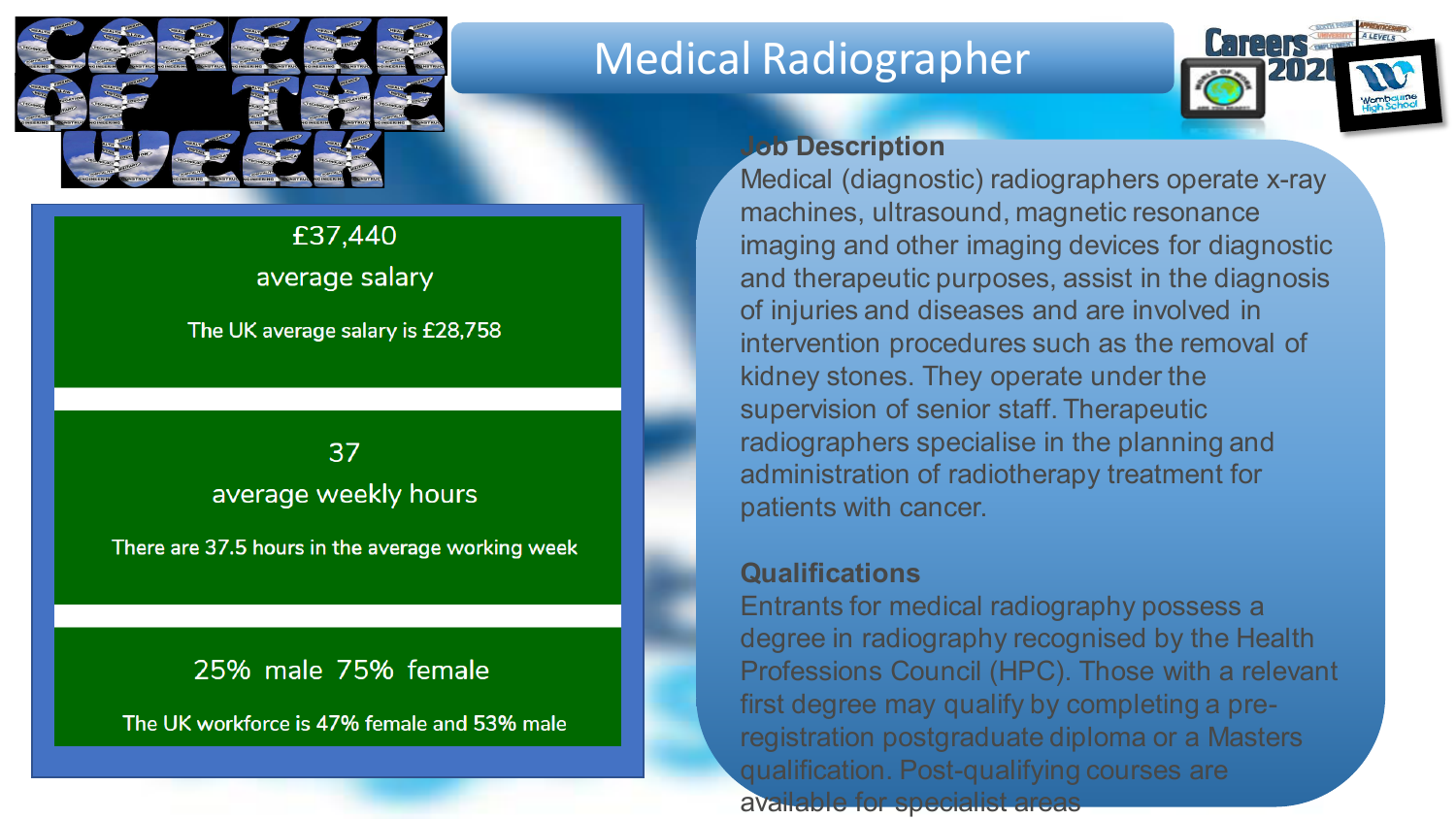

# Medical Radiographer



#### **Tasks**

- •Uses a range of imaging devices for diagnostic and therapeutic purposes;
- •Assesses patients and interprets clinical requirements to determine appropriate radiographic treatments;
- •Verifies identity of patient and ensures that necessary preparations have been made for the examination/treatment;
- •Decides length and intensity of exposure or strength of dosage of isotope;
- •Positions patient and operates x-ray, scanning or fluoroscopic equipment;
- •Maintains records of all radiographic/therapeutic work undertaken;
- •Plans course of treatment with clinical oncologists and physicists;
- •Calculates radiation dosage and maps volume to be treated;
- •Explains treatment to patient and management of any side effects;
- •Carries out post-treatment reviews and follow-ups.